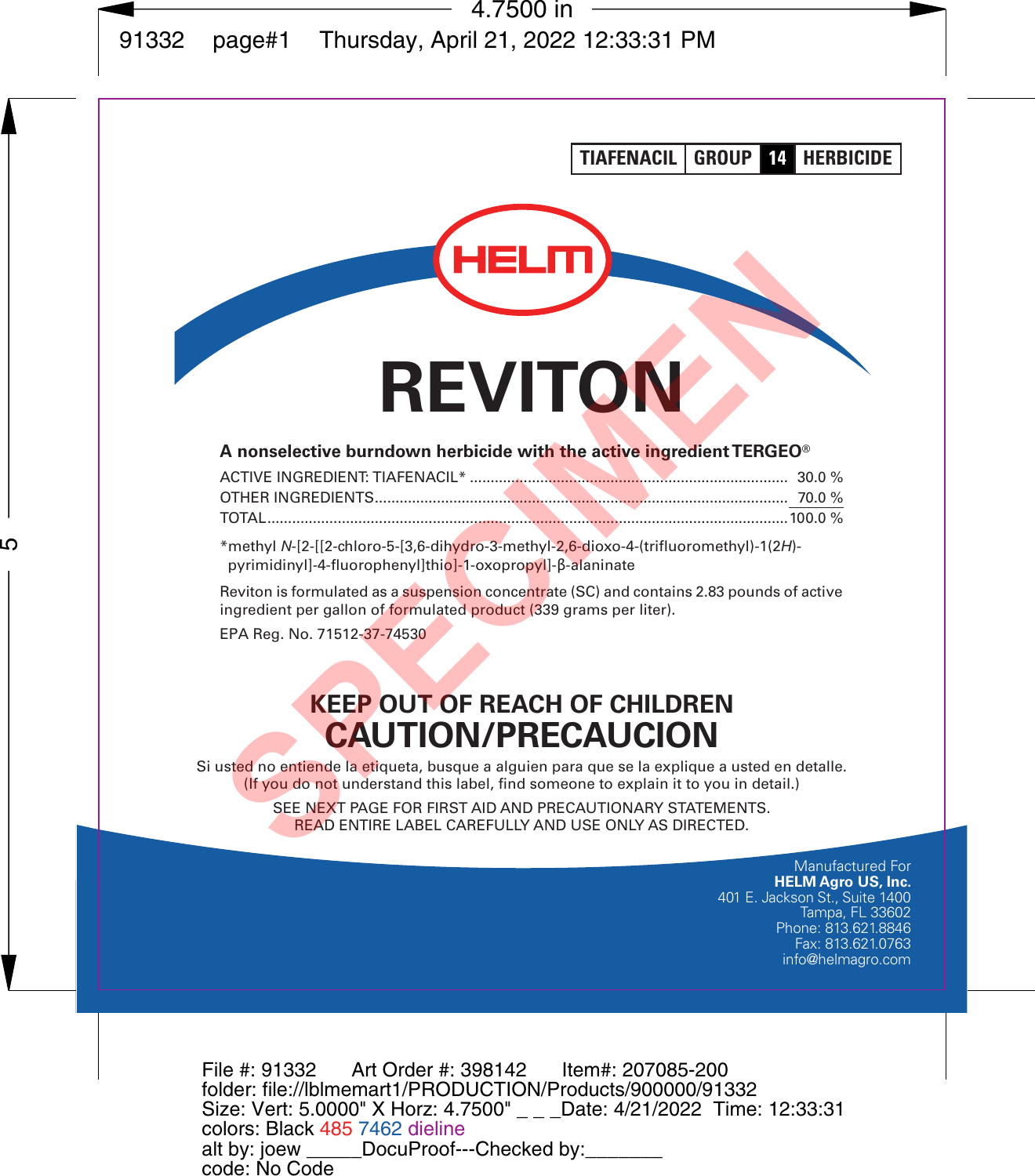# **PRECAUTIONARY STATEMENTS**

### **Hazard to Humans and Domestic Animals**

**CAUTION:** Harmful if swallowed or absorbed through skin. Avoid contact with skin or clothing. Wash thoroughly with soap and water after handling and before eating, drinking, chewing gum, using tobacco, or using the toilet. Remove and wash contaminated clothing before reuse.

|                                                                                               | <b>FIRST AID</b>                                                                                                                                                                                                                                                                                 |
|-----------------------------------------------------------------------------------------------|--------------------------------------------------------------------------------------------------------------------------------------------------------------------------------------------------------------------------------------------------------------------------------------------------|
| If swallowed                                                                                  | • Call a poison control center or doctor immediately for treatment advice.<br>. Have person sip a glass of water if able to swallow.<br>. Do not induce vomiting unless told to do so by the poison control center or doctor.<br>• Do not give anything by mouth to an unconscious person.       |
| If on skin or clothing                                                                        | • Take off contaminated clothing.<br>. Rinse skin immediately with plenty of water for 15-20 minutes.<br>• Call a poison control center or doctor for treatment advice.                                                                                                                          |
|                                                                                               | Have the product container or label with you when calling a poison control center or doctor, or going for treatment.                                                                                                                                                                             |
|                                                                                               | <b>HOT LINE NUMBER</b><br>For 24-Hour Medical Emergency Assistance call National Poison Control Center at 1-800-222-1222.<br>For Chemical Emergency, Spill, Leak, Fire or Accident, call CHEMTREC 1-800-424-9300.                                                                                |
| <b>Personal Protective Equipment (PPE)</b>                                                    | Applicators and other handlers must wear: waterproof gloves, long-sleeved shirt and long pants, and shoes plus socks.                                                                                                                                                                            |
| <b>Engineering Controls</b>                                                                   | When handlers use closed systems, enclosed cabs, or aircraft in a manner that meets the requirements listed in the Worker Protection Standard<br>(WPS) for agricultural pesticides (40 CFR 170.607(d-f)), the handler PPE requirements may be reduced or modified as specified in the WPS.       |
| <b>User Safety Requirements</b><br>Keep and wash PPE separately from other laundry.           | Discard clothing and other absorbent materials that have been drenched or heavily contaminated with this product's concentrate. Do not reuse<br>them. Follow manufacturer's instructions for cleaning/maintaining PPE. If no such instructions for washables exist, use detergent and hot water. |
| <b>User Safety Recommendations</b><br><b>USERS SHOULD:</b><br>and change into clean clothing. | . Remove clothing/PPE immediately if pesticide gets inside. Then wash thoroughly and put on clean clothing.<br>• Remove PPE immediately after handling this product. Wash the outside of gloves before removing. As soon as possible, wash thoroughly                                            |
| <b>ENVIRONMENTAL HAZARDS</b>                                                                  | This pesticide is toxic to estuarine/marine invertebrates. Do not apply directly to water, areas where surface water is present, or intertidal<br>areas below the mean high water mark. Do not contaminate water when disposing of equipment wash waters or rinsate.                             |

## **Personal Protective Equipment (PPE)**

## **Engineering Controls**

## **User Safety Requirements**

#### **User Safety Recommendations USERS SHOULD:**

- Remove clothing/PPE immediately if pesticide gets inside. Then wash thoroughly and put on clean clothing.
- Remove PPE immediately after handling this product. Wash the outside of gloves before removing. As soon as possible, wash thoroughly and change into clean clothing.

## **ENVIRONMENTAL HAZARDS**

#### **Ground Water Advisory**

Tiafenacil has properties and characteristics associated with chemicals detected in ground water. This chemical may leach into ground water if used in areas where soils are permeable, particularly where the water table is shallow.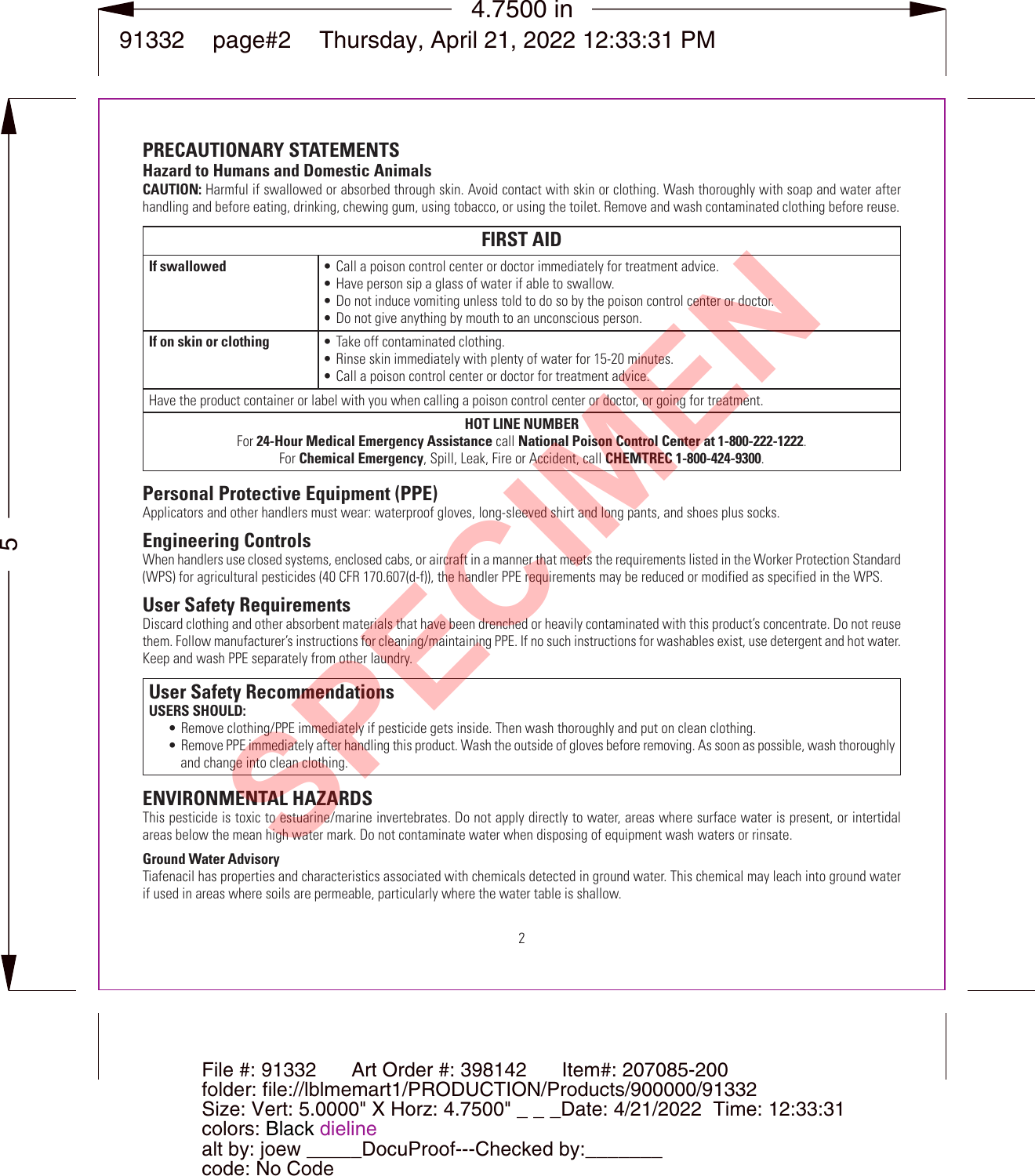#### **Surface Water Advisory**

Tiafenacil may impact surface water due to runoff of rainwater. This is especially true for poorly draining soils and soils with shallow groundwater. This chemical is classified as having high potential for reaching surface water via runoff for several days after application. A level, well-maintained vegetative buffer strip between areas to which this chemical is applied and surface water features such as ponds, streams, and springs will reduce the potential loading of this chemical from runoff water and sediment. Runoff of this chemical will be reduced by avoiding application when rainfall is forecast to occur within 48 hours.

## **PHYSICAL OR CHEMICAL HAZARDS**

Do not mix or allow coming into contact with oxidizing agent. Hazardous chemical reaction may occur.

## **DIRECTIONS FOR USE**

It is a violation of Federal Law to use this product in a manner inconsistent with its labeling. This labeling must be in the possession of the user at time of herbicide application.

Do not apply this product in a way that will contact workers or other persons, either directly or through drift. Only protected handlers may be in the area during application. For any requirements specific to your State or Tribe, consult the agency responsible for pesticide regulation.

## **Agricultural Use Requirements**

Use this product only in accordance with its labeling and with the Worker Protection Standard, 40 CFR part 170. This Standard contains requirements for the protection of agricultural workers on farms, forests, nurseries, and greenhouses, and handlers of agricultural pesticides. It contains requirements for training, decontamination, notification, and emergency assistance. It also contains specific instructions and exceptions pertaining to the statements on this label about personal protective equipment (PPE) and restricted-entry interval. The requirements in this box only apply to uses of this product that are covered by the Worker Protection Standard. **L. OR CHEMICAL HAZARDS**<br>allow coming into concate with oxidizing agent. Hazardous chemical reaction may occur.<br>**SINS FOR USE**<br>**INS FOR USE**<br>of the formation concate with oxidizing agent. Hazardous chemical reaction may co

Do not enter or allow worker entry into treated areas during the Restricted Entry Interval (REI) of 12 hours.

PPE required for early entry to treated areas that is permitted under the Worker Protection Standard and that involves contact with anything that has been treated, such as plants, soil, or water, is: Coveralls, waterproof gloves, and shoes plus socks.

Reviton must be used only in accordance with directions on this label. To the extent consistent with applicable law, HELM Agro will not be responsible for losses or damage resulting from use of this product in any manner not specifically directed by HELM Agro.

## **PRODUCT INFORMATION**

## **Rainfastness:**

Reviton is rainfast 1 hour after application.

## **Weed Efficacy Information:**

**Postemergence Activity.** Reviton is a nonselective contact/foliar (burndown) herbicide used to control or suppress a broad spectrum of emerged broadleaf and grass weeds. Reviton has excellent burndown activity on most young (generally less than 5 inches tall) annual weeds and suppresses the growth of perennial weeds by desiccating green foliage.

- Reviton must be applied with an adjuvant for optimum burndown activity (refer to **'Adjuvants'** section for details).
- It is essential to obtain complete coverage of target weeds for adequate weed control. Inadequate coverage of target weeds, improper application technique, and/or application to mature, large (taller than 5 inches), stressed, or mown weeds will usually result in unacceptable weed control.
- Burndown activity may be slowed or reduced under cloudy and/or foggy or cooler weather conditions, or when weeds are growing under drought or other stress conditions.

*Residual Activity.* Reviton rapidly degrades following application and as a result, Reviton has no residual activity against weeds.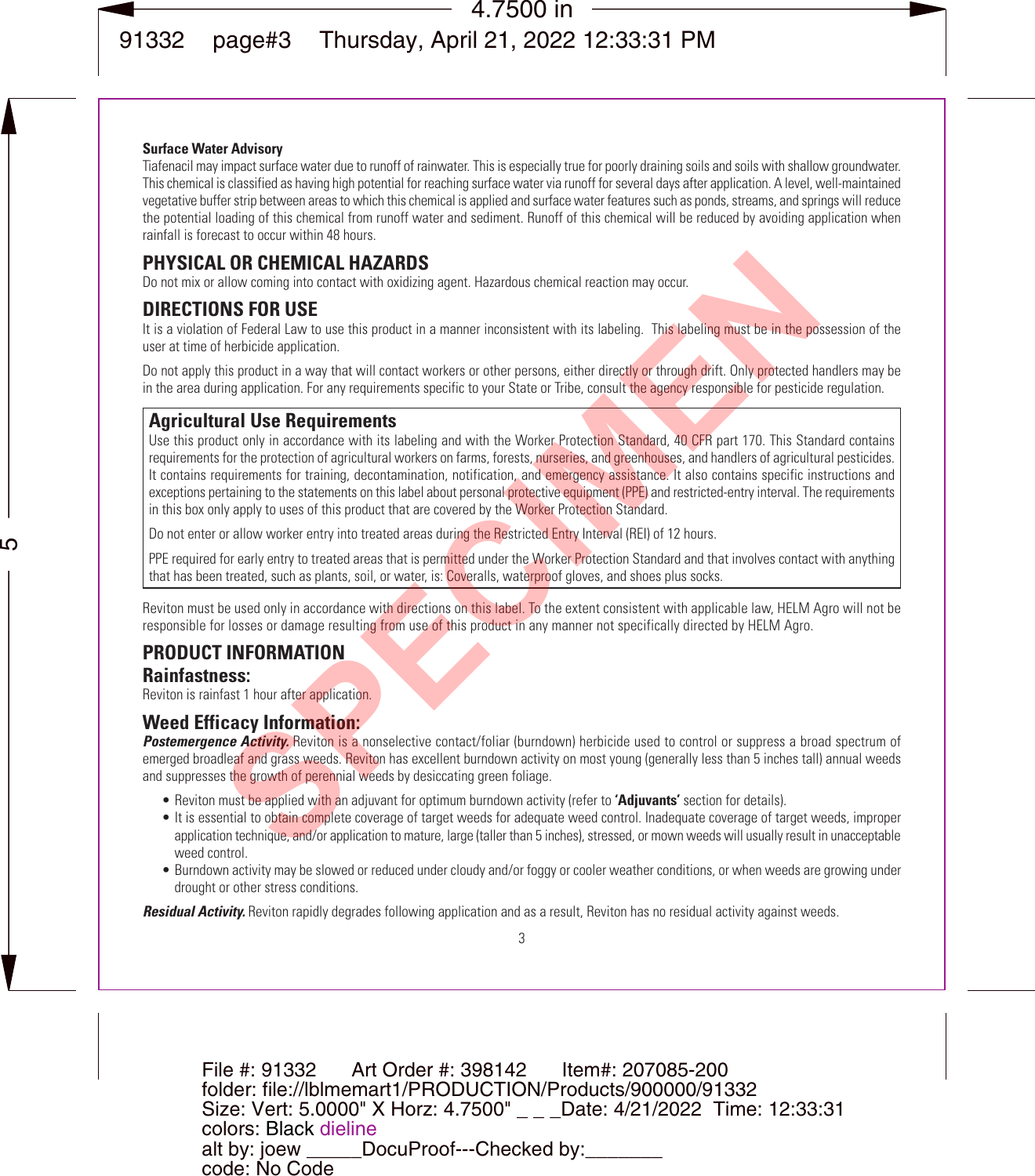## **Mode of Action (MOA) Information:**

Reviton is classified as a Group 14 herbicide and is rapidly absorbed by emerged, actively growing, and susceptible green plant tissue. Once Reviton is absorbed by green plant tissue, inhibition of protoporphyrinogen oxidase (PPO) results in rapid disintegration and drying of plant tissue. Chlorosis and necrotic symptoms usually develop within hours after application and death of susceptible weeds occurs within a few days.

## **Crop Tolerance Information:**

Crops listed on this label are tolerant to Reviton when applied according to the labeled directions and under normal environmental conditions.

- Crop injury may occur under stressful growing conditions.
- Crop injury will occur if Reviton is applied postemergence (over the top) to the crop.
- In fields where poor row closure (during planting) and/or soil cracking is common, applicators should be watchful for cases where the crop emergence within the open planting row or within soil cracks. If Reviton is applied when the crop has emerged within open planting rows or within soil cracks (between the soil walls), Reviton will likely contact and injure the crop.
- In postemergence-directed (perennial crop) uses, Reviton will cause crop injury if the spray solution drifts into the crop canopy.

## **Rotational Crop Information:**

Table 1 indicates the interval between application of Reviton and planting of rotational crops or replanting after crop failures. In case of tank mix, use the most restrictive interval of all products applied.

| <u>Crops insted on this label are tolerant to neviton when applied according to the labeled directions and under nominal environmen</u>                                                                                                                                                                                                                                                                                                                                                                                                                                                                                                                       |                |                                 |                |  |
|---------------------------------------------------------------------------------------------------------------------------------------------------------------------------------------------------------------------------------------------------------------------------------------------------------------------------------------------------------------------------------------------------------------------------------------------------------------------------------------------------------------------------------------------------------------------------------------------------------------------------------------------------------------|----------------|---------------------------------|----------------|--|
| • Crop injury may occur under stressful growing conditions.<br>• Crop injury will occur if Reviton is applied postemergence (over the top) to the crop.<br>• In fields where poor row closure (during planting) and/or soil cracking is common, applicators should be watchful for ca<br>crop emergence within the open planting row or within soil cracks. If Reviton is applied when the crop has emerged within<br>rows or within soil cracks (between the soil walls), Reviton will likely contact and injure the crop.<br>• In postemergence-directed (perennial crop) uses, Reviton will cause crop injury if the spray solution drifts into the crop c |                |                                 |                |  |
| <b>Rotational Crop Information:</b>                                                                                                                                                                                                                                                                                                                                                                                                                                                                                                                                                                                                                           |                |                                 |                |  |
| Table 1 indicates the interval between application of Reviton and planting of rotational crops or replanting after crop failures.<br>mix, use the most restrictive interval of all products applied.                                                                                                                                                                                                                                                                                                                                                                                                                                                          |                |                                 |                |  |
| Table 1 Rotational crop and replanting intervals by Reviton application rate                                                                                                                                                                                                                                                                                                                                                                                                                                                                                                                                                                                  |                |                                 |                |  |
| Crop                                                                                                                                                                                                                                                                                                                                                                                                                                                                                                                                                                                                                                                          |                | <b>Reviton Rate</b><br>(H oz/A) |                |  |
|                                                                                                                                                                                                                                                                                                                                                                                                                                                                                                                                                                                                                                                               | 1              | $\overline{2}$                  | $\overline{3}$ |  |
|                                                                                                                                                                                                                                                                                                                                                                                                                                                                                                                                                                                                                                                               |                | <b>Rotational Crop Interval</b> |                |  |
|                                                                                                                                                                                                                                                                                                                                                                                                                                                                                                                                                                                                                                                               |                | (Days after application)        |                |  |
| Corn                                                                                                                                                                                                                                                                                                                                                                                                                                                                                                                                                                                                                                                          | $\mathbf{0}$   | $\Omega$                        | $\Omega$       |  |
| Wheat                                                                                                                                                                                                                                                                                                                                                                                                                                                                                                                                                                                                                                                         | $\overline{0}$ | $\Omega$                        | $\Omega$       |  |
| Soybean                                                                                                                                                                                                                                                                                                                                                                                                                                                                                                                                                                                                                                                       | $0 - 7*$       | $7*$                            | $7*$           |  |
| Cotton                                                                                                                                                                                                                                                                                                                                                                                                                                                                                                                                                                                                                                                        | 7 <sup>°</sup> | 14                              | 14             |  |
| Sugarbeet                                                                                                                                                                                                                                                                                                                                                                                                                                                                                                                                                                                                                                                     | 30             | 30                              | 60             |  |
| Other crops                                                                                                                                                                                                                                                                                                                                                                                                                                                                                                                                                                                                                                                   | 120            | 150                             | 180            |  |
| * The replanting interval for Soybean and rates are further defined in the Soybean section.                                                                                                                                                                                                                                                                                                                                                                                                                                                                                                                                                                   |                |                                 |                |  |
| <b>PRODUCT USES &amp; APPLICATION INSTRUCTIONS:</b>                                                                                                                                                                                                                                                                                                                                                                                                                                                                                                                                                                                                           |                |                                 |                |  |
| Reviton is registered for 1) preplant and preemergence burndown use in corn (all types, except sweet corn and popcorn), and wh<br>use in soybean, and cotton 3) directed-postemergence burndown use in grape, 4) postemergence burndown use in fallow and<br>(described in Noncrop Areas section of the Use Instructions), and/or for 5) crop harvest aid/desiccation/ defoliation use in cott                                                                                                                                                                                                                                                                |                |                                 |                |  |
|                                                                                                                                                                                                                                                                                                                                                                                                                                                                                                                                                                                                                                                               |                |                                 |                |  |

## **PRODUCT USES & APPLICATION INSTRUCTIONS:**

Reviton is registered for 1) preplant and preemergence burndown use in corn (all types, except sweet corn and popcorn), and wheat, 2) preplant use in soybean, and cotton 3) directed-postemergence burndown use in grape, 4) postemergence burndown use in fallow and noncrop areas (described in Noncrop Areas section of the Use Instructions), and/or for 5) crop harvest aid/desiccation/ defoliation use in cotton.

#### **Restrictions**

- DO NOT apply this product to residential areas.
- DO NOT apply this product through any type of irrigation system.
- For any combination of cropping systems, DO NOT apply more than a maximum cumulative amount of 0.223 lb ai per acre per year.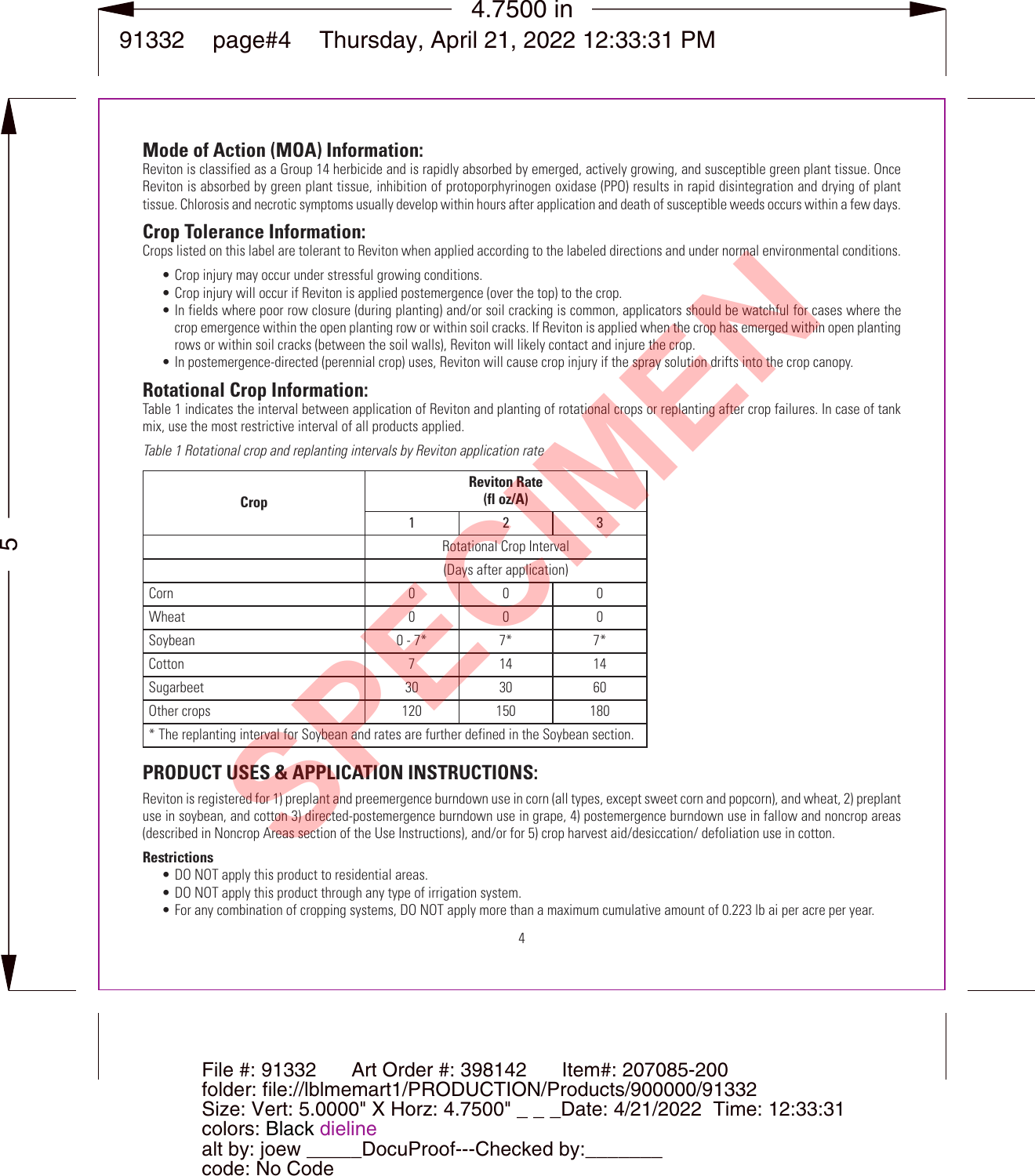• A 25 foot buffer for ground applications and a 150 foot buffer for aerial applications must be maintained between the point of direct application and the closest downwind edge of sensitive terrestrial habitats (including grasslands, forested areas, shelter belts, woodlots, hedgerows, riparian areas, shrub lands, crop lands), semi-aquatic, and estuarine/marine habitats.

#### **Spray Carrier:**

Spray carrier selection is very important to maximize effectiveness of Reviton. Always use clean water (no mud or clay), clear liquid nitrogen, or complete clear liquid fertilizers with Reviton. Fertilizers or water containing clay can reduce the efficacy of Reviton. It is important, therefore, to never use muddy water or suspension type fertilizers containing clay as the spray carrier. Use the higher rate of Reviton and appropriate adjuvant when the spray carrier is a clear liquid fertilizer containing high levels of phosphate. Always use a Methylated Seed Oil (MSO) when using liquid fertilizers such as 28% N as a spray carrier. Liquid fertilizer carriers cannot substitute for the appropriate adjuvant. When mixing Reviton in liquid fertilizer carrier, always perform a jar test with all desired products to be in the tank at the appropriate ratios.

#### **Spray Volume – Ground Application:**

#### **Spray Volume – Aerial Application:**

#### **Application Timing and Rates:**

|                                                                                                                             | Reviton in liquid fertilizer carrier, always perform a jar test with all desired products to be in the tank at the appropriate ratios.                                                                                                                                                                                                                                                                                                                                                                                                                                                                                |                         |                | to never use muddy water or suspension type fertilizers containing clay as the spray carrier. Use the higher rate of Reviton and appropriate ad-<br>juvant when the spray carrier is a clear liquid fertilizer containing high levels of phosphate. Always use a Methylated Seed Oil (MSO) when<br>using liquid fertilizers such as 28% N as a spray carrier. Liquid fertilizer carriers cannot substitute for the appropriate adjuvant. When mixing |
|-----------------------------------------------------------------------------------------------------------------------------|-----------------------------------------------------------------------------------------------------------------------------------------------------------------------------------------------------------------------------------------------------------------------------------------------------------------------------------------------------------------------------------------------------------------------------------------------------------------------------------------------------------------------------------------------------------------------------------------------------------------------|-------------------------|----------------|------------------------------------------------------------------------------------------------------------------------------------------------------------------------------------------------------------------------------------------------------------------------------------------------------------------------------------------------------------------------------------------------------------------------------------------------------|
| <b>Spray Volume - Ground Application:</b>                                                                                   | The minimum spray volume for ground applications of Reviton is 10 gallons of final spray solution per acre. Adequate spray coverage is essential<br>for optimal weed control. When targeting dense weed populations and/or larger weeds, and/or no-till fields where crop stubble/stover is<br>present, use higher spray volumes (e.g. 15 to 20 gallons of final spray solution per acre).                                                                                                                                                                                                                            |                         |                |                                                                                                                                                                                                                                                                                                                                                                                                                                                      |
| <b>Spray Volume - Aerial Application:</b><br>of 5 of final spray solution per acre.<br><b>Application Timing and Rates:</b> | The minimum spray volume for aerial applications of Reviton is 3 or more gallons of final spray solution per acre. Adequate spray coverage is<br>essential for optimal weed control. When applying for desiccation or targeting dense weed populations and/or larger weeds, use a minimum<br>For Reviton application timing and rates, see instructions listed for each use.<br>Table 2. Broadleaf and grass weeds controlled (C) or suppressed (S) by applications of Reviton applied to actively growing weeds at 2.0 to 3.0<br>fl oz per acre or at 1.0 to 3.0 fl oz per acre in tank mix with <i>qlyphosate</i> . |                         |                |                                                                                                                                                                                                                                                                                                                                                                                                                                                      |
|                                                                                                                             |                                                                                                                                                                                                                                                                                                                                                                                                                                                                                                                                                                                                                       |                         |                |                                                                                                                                                                                                                                                                                                                                                                                                                                                      |
|                                                                                                                             | <b>Common Name</b>                                                                                                                                                                                                                                                                                                                                                                                                                                                                                                                                                                                                    | <b>Scientific Name</b>  | <b>Reviton</b> | Reviton + glyphosate <sup>1</sup>                                                                                                                                                                                                                                                                                                                                                                                                                    |
| <b>Broadleaf Weeds</b>                                                                                                      | Chickweed spp.                                                                                                                                                                                                                                                                                                                                                                                                                                                                                                                                                                                                        | Caryophyllaceae spp.    | S              | C                                                                                                                                                                                                                                                                                                                                                                                                                                                    |
|                                                                                                                             | Lambsquarters, common.                                                                                                                                                                                                                                                                                                                                                                                                                                                                                                                                                                                                | Chenopodium album       | C              | C                                                                                                                                                                                                                                                                                                                                                                                                                                                    |
|                                                                                                                             | Ragweed, common                                                                                                                                                                                                                                                                                                                                                                                                                                                                                                                                                                                                       | Ambrosia artemisiifolia | C              | C                                                                                                                                                                                                                                                                                                                                                                                                                                                    |
|                                                                                                                             | Ragweed, giant                                                                                                                                                                                                                                                                                                                                                                                                                                                                                                                                                                                                        | Ambrosia trifida        | C              | C                                                                                                                                                                                                                                                                                                                                                                                                                                                    |
|                                                                                                                             | Dandelion                                                                                                                                                                                                                                                                                                                                                                                                                                                                                                                                                                                                             | Taraxacum officinale    | S              | C                                                                                                                                                                                                                                                                                                                                                                                                                                                    |
|                                                                                                                             | Hemp sesbania                                                                                                                                                                                                                                                                                                                                                                                                                                                                                                                                                                                                         | Sesbania herbacea       | C              | C                                                                                                                                                                                                                                                                                                                                                                                                                                                    |
|                                                                                                                             | Henbit, common                                                                                                                                                                                                                                                                                                                                                                                                                                                                                                                                                                                                        | Lamium amplexicaule     | C              | C                                                                                                                                                                                                                                                                                                                                                                                                                                                    |
|                                                                                                                             | <b>Horseweed</b>                                                                                                                                                                                                                                                                                                                                                                                                                                                                                                                                                                                                      | Erigeron canadensis     | S              | $S-C$                                                                                                                                                                                                                                                                                                                                                                                                                                                |
|                                                                                                                             | Prickly sida                                                                                                                                                                                                                                                                                                                                                                                                                                                                                                                                                                                                          | Sida spinosa            | C              | C                                                                                                                                                                                                                                                                                                                                                                                                                                                    |
|                                                                                                                             | Shepherd's-purse                                                                                                                                                                                                                                                                                                                                                                                                                                                                                                                                                                                                      | Capsella bursa-pastoris | C              | C                                                                                                                                                                                                                                                                                                                                                                                                                                                    |
|                                                                                                                             | Velvetleaf                                                                                                                                                                                                                                                                                                                                                                                                                                                                                                                                                                                                            | Abutilon theophrasti    | C              | C<br>$S-C$                                                                                                                                                                                                                                                                                                                                                                                                                                           |

*(continued)*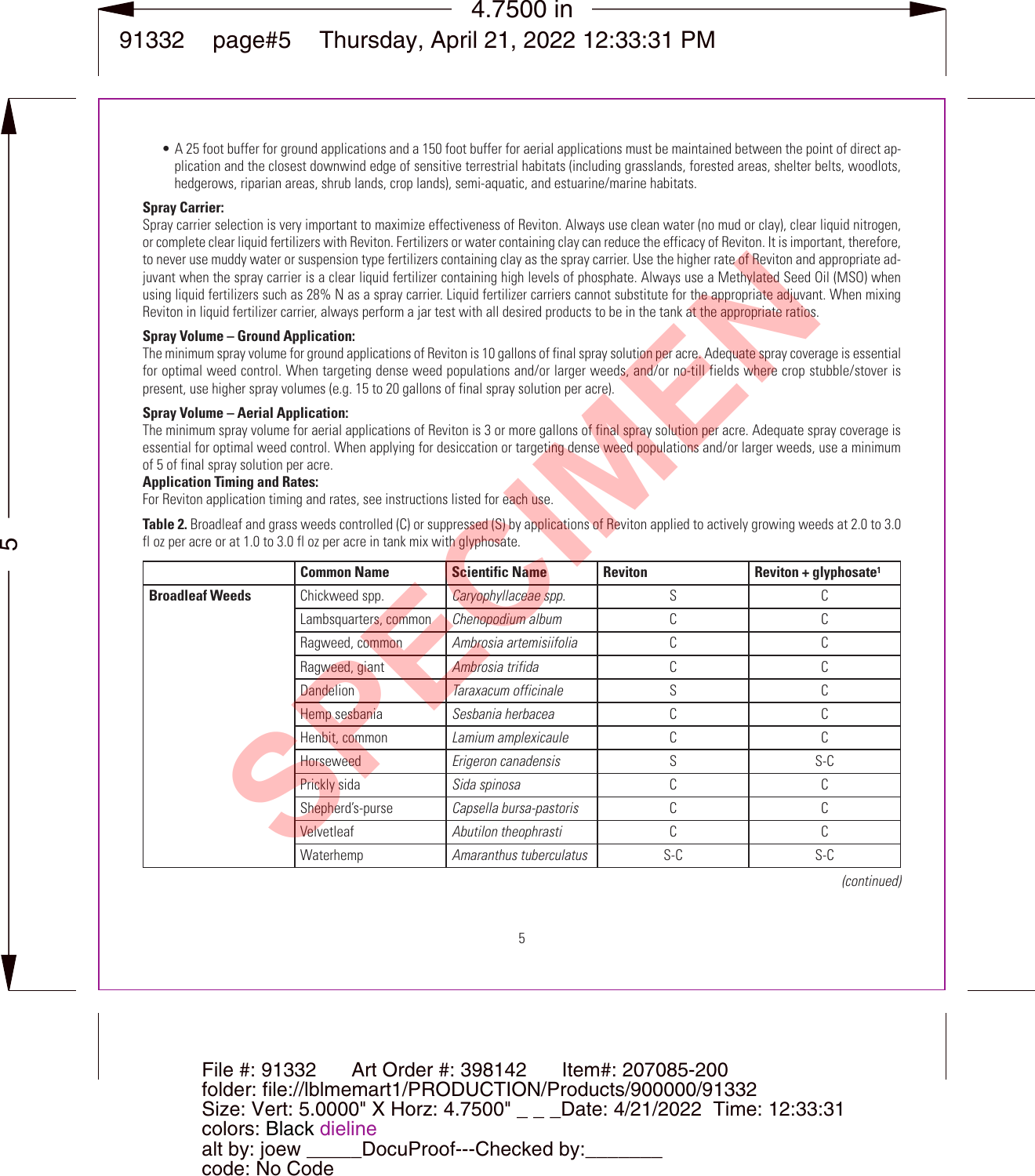|                                                                                                                                                                                                                                                                                                                                                                                                                                                                                                                                                                                                                                                                                                                                                                                                       | <b>Common Name</b> | <b>Scientific Name</b> | <b>Reviton</b> | $Review + qlyphosate1$ |  |
|-------------------------------------------------------------------------------------------------------------------------------------------------------------------------------------------------------------------------------------------------------------------------------------------------------------------------------------------------------------------------------------------------------------------------------------------------------------------------------------------------------------------------------------------------------------------------------------------------------------------------------------------------------------------------------------------------------------------------------------------------------------------------------------------------------|--------------------|------------------------|----------------|------------------------|--|
| <b>Grass Weeds</b>                                                                                                                                                                                                                                                                                                                                                                                                                                                                                                                                                                                                                                                                                                                                                                                    | Annual bluegrass   | Poa annua              | $S-C$          | C                      |  |
|                                                                                                                                                                                                                                                                                                                                                                                                                                                                                                                                                                                                                                                                                                                                                                                                       | Barnyardgrass      | Echinochloa crus-galli | S              | C                      |  |
|                                                                                                                                                                                                                                                                                                                                                                                                                                                                                                                                                                                                                                                                                                                                                                                                       | Crabgrass spp.     | Digitaria spp.         | S              | C                      |  |
|                                                                                                                                                                                                                                                                                                                                                                                                                                                                                                                                                                                                                                                                                                                                                                                                       | Giant foxtail      | Setaria faheri         | S              | C                      |  |
|                                                                                                                                                                                                                                                                                                                                                                                                                                                                                                                                                                                                                                                                                                                                                                                                       | Johnsongrass       | Sorghum halepense      | C              | C                      |  |
|                                                                                                                                                                                                                                                                                                                                                                                                                                                                                                                                                                                                                                                                                                                                                                                                       | Shattercane        | Sorghum bicolor        | S              | C                      |  |
|                                                                                                                                                                                                                                                                                                                                                                                                                                                                                                                                                                                                                                                                                                                                                                                                       | Wild oats          | Avena fatua            | С              | C                      |  |
|                                                                                                                                                                                                                                                                                                                                                                                                                                                                                                                                                                                                                                                                                                                                                                                                       | Volunteer corn     | Zea mais               | $\mathbb{C}^2$ | C                      |  |
| <sup>1</sup> Refer to tank mixture section for details. Rating based on glyphosate – susceptible populations.                                                                                                                                                                                                                                                                                                                                                                                                                                                                                                                                                                                                                                                                                         |                    |                        |                |                        |  |
| product that contains modified vegetable oil with at least 15% surfactant emulsifier. MSO should be applied at a concentration equal to 1% v/v<br>(1 gallon per 100 gallons spray carrier) of the final spray volume.<br>If using a crop oil concentrate (COC), always use a product that contains at least 80% high quality petroleum (mineral).<br>If a nonionic surfactant (NIS) is used, reduced performance can occur. If using an NIS, always use NIS containing at least 60% NIS, at a con-<br>centration equal to 0.25% v/v (2 pints per 100 gallons spray volume) of the final spray volume.                                                                                                                                                                                                 |                    |                        |                |                        |  |
| The addition of an ammonium nitrogen fertilizer, either a 28% or 32% N urea ammonium nitrate (UAN) or a spray grade ammonium sulfate<br>(AMS), to the final spray solution is allowed. If UAN or AMS is added to the spray mixture, add UAN at a concentration of 2.5% v/v (2.5 gallons<br>per 100 gallons or spray volume) and add AMS at a concentration of 8.5 lbs product per 100 gallons of the final spray volume.                                                                                                                                                                                                                                                                                                                                                                              |                    |                        |                |                        |  |
| Adjuvant Mixtures – Combinations of adjuvant products may be used at doses that are relative to the adjuvant recommendations above. It is<br>the user's responsibility to understand whether or not the adjuvant mixture quality is equal to or better than the addition of MSO/COC, NIS,<br>and/or fertilizer at the recommended rates above.                                                                                                                                                                                                                                                                                                                                                                                                                                                        |                    |                        |                |                        |  |
| <b>Tank Mixture Information:</b><br>Read and follow all label directions for each tank mixture herbicide. It is the pesticide user's responsibility to ensure that all tank mixture products<br>are registered for the intended use. Read and follow the applicable restrictions, limitations, and directions for use on all product labels involved<br>in the tank mixture. Users must follow the most restrictive directions for use and precautionary statements of each product in the tank mixture.<br>For tank mixtures, add individual components to the spray tank in the following sequence: water, dry formulated products, liquid formulated<br>products (except in the case of glyphosate or glufosinate which should be added after liquid fertilizer or ammonium sulfate is dispersed), |                    |                        |                |                        |  |
| fertilizer (dry and/or liquid), and then adjuvants.<br>Reviton is generally compatible with fertilizers and micronutrient products, provided sufficient free water is available for dispersion of all the<br>tank mixture products. Use tank mixture combinations only when applicator experience indicates that the tank mixture will not result in objec-<br>tionable crop injury. However, the physical compatibility of Reviton with tank mix partners should be evaluated before use (see compatibility<br>test instructions).                                                                                                                                                                                                                                                                   |                    |                        |                |                        |  |

#### **Adjuvants:**

#### **Tank Mixture Information:**

#### *Reviton plus Glyphosate*

To improve burndown and broaden the postemergence efficacy, add glyphosate to the tank mixture with Reviton. Reviton can be applied at 1 to 3 fl oz per acre (0.023 to 0.067 lb ai per acre) in combination with glyphosate. Follow glyphosate label rate and use directions (or follow local extension recommendations).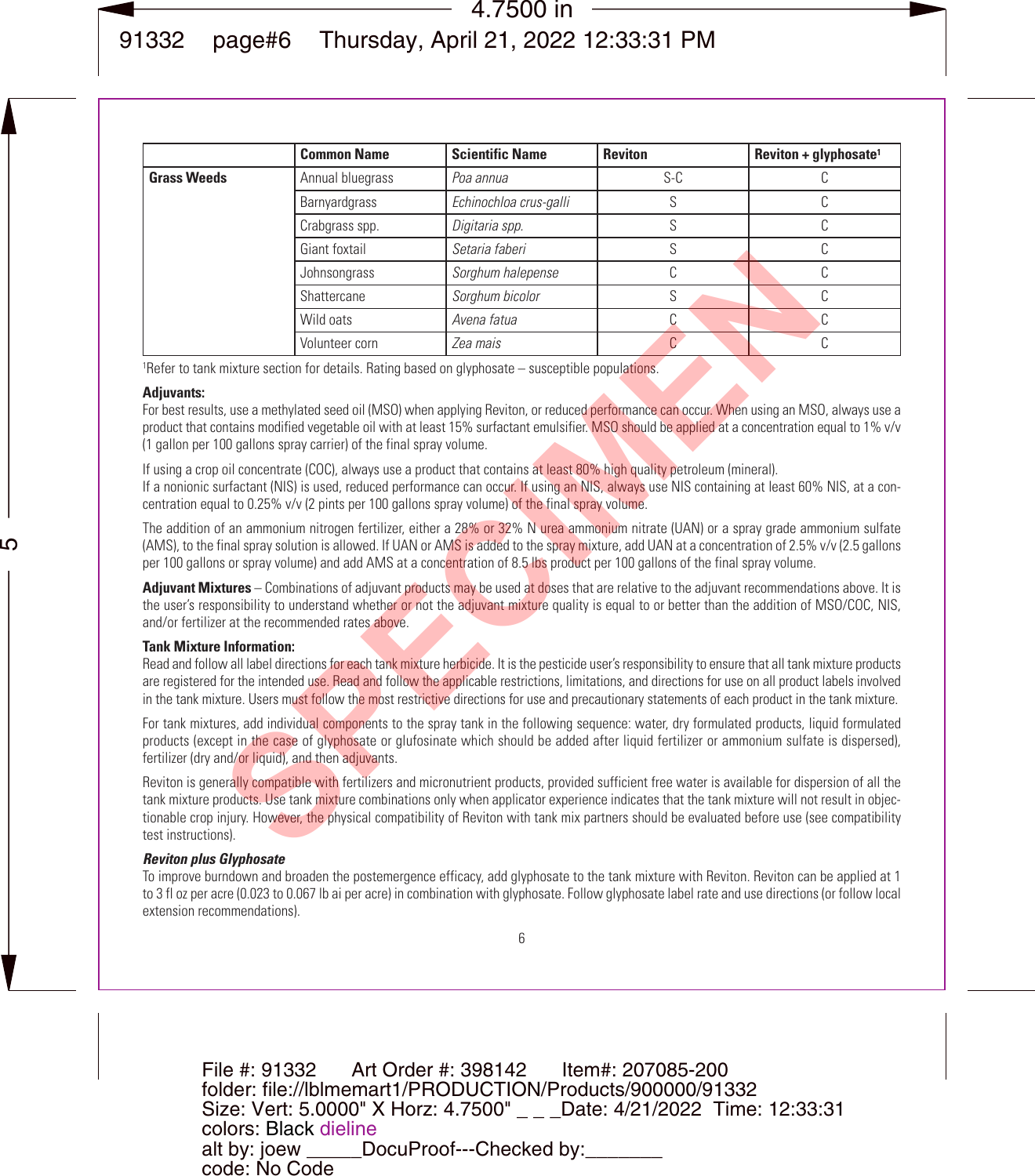#### *Compatibility Test*

Additives and tank mixtures should be tested for compatibility by mixing in a small container (jar test) prior to mixing in spray tank.

In a glass jar (~1 quart size), add all mix partners, in their relative proportions, Invert, shake or mix the jar thoroughly. If mixture forms precipitates (flakes or sludge), gels, balls up or forms oily films or layers, this indicates incompatibility. Though signs of incompatibility will typically be seen within 5 minutes of mixing, mixture should be observed for approximately 30 minutes.

Compatibility agents can be used to facilitate mixing. Add ¼ teaspoon of the compatibility agent to the mix (assuming a mixing rate of 2 pints compatibility agent per 100 gallons spray mix). If compatibility agents to do not facilitate mixing, the mixture is incompatible and should not be used. dignation of the distance in more spray and vice-spread of the distance of the membership of the membership and the spread of the interactions, the mixture is the smort scheme of the smorth of the smorth of the smorth of t

#### **Sprayer Mixing:**

*Mixing and Loading Instructions.* Prepare no more spray mixture than is needed for the immediate application and avoid overnight storage

of Reviton in spray mixtures.

- 1. Ensure the spray system is free of residues from previous applications.
- 2. Fill the tank 1/2 full of clean water.
- 3. Turn on the tank agitation system.
- 4. Add the required amount of Reviton and continue agitation until the Reviton is completely dispersed.
- 5. As the tank is filling, add the required spray adjuvants.

Agitation should be maintained during mixing and application.

#### **Sprayer Calibration**

Equipment must be calibrated regularly according to manufacturer's specifications. Review and follow restrictions from the spray drift management section.

#### **Spray Tank Cleaning**

Clean application equipment thoroughly by using a strong detergent or commercial spray cleaner according to the manufacture's direction, followed by triple rinsing the equipment before and after applying this product.

## **MANDATORY SPRAY DRIFT MANAGEMENT**

#### **Aerial Applications:**

- Do not release spray at a height greater than 10 ft above the ground or vegetative canopy, unless a greater application height is necessary for pilot safety.
- Applicators are required to select the nozzle and pressure that deliver medium or coarser droplets (ASABE S641).
- Applicators must use 1/2 swath displacement upwind at the downwind edge of the field.
- Do not apply when wind speeds exceed 10 mph at the application site. The boom length must be 75% or less of the wingspan for fixed-wing aircraft and 90% or less of the rotor diameter for helicopters.
- Do not apply during temperature inversions.

#### **Ground Boom Applications:**

- Do not release spray at a height greater than 3 feet above the ground or crop canopy.
- Applicators are required to select the nozzles and pressure that deliver medium or coarser droplets (ASABE S572).
- Do not apply when wind speeds exceed 10 miles per hour at the application site.
- Do not apply during temperature inversions.

#### **Ground Boom-less Applications:**

- Applicators are required to select the nozzle and pressure that deliver medium or coarser droplet size (ASABE S572) for all applications.
- Do not apply when wind speeds exceed 10 miles per hour at the application site.
- Do not apply during temperature inversions.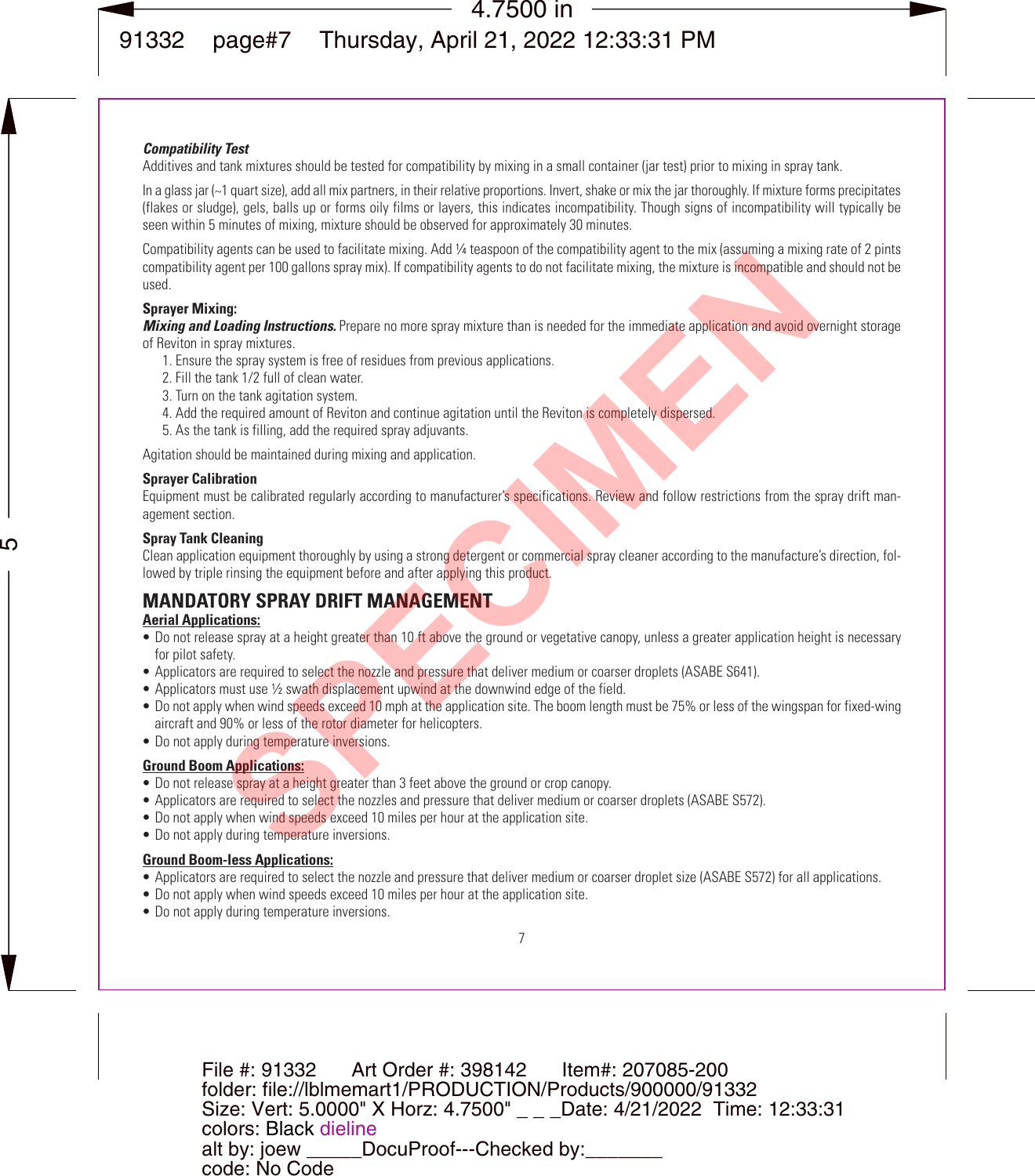#### **SPRAY DRIFT ADVISORIES**

THE APPLICATOR IS RESPONSIBLE FOR AVOIDING OFF-SITE SPRAY DRIFT. BE AWARE OF NEARBY NON-TARGET SITES AND ENVIRONMENTAL CONDITIONS.

#### **IMPORTANCE OF DROPLET SIZE**

An effective way to reduce spray drift is to apply large droplets. Use the largest droplets that provide target pest control. While applying larger droplets will reduce spray drift, the potential for drift will be greater if applications are made improperly or under unfavorable environmental conditions.

#### **Controlling Droplet Size – Ground Boom**

- Volume Increasing the spray volume so that larger droplets are produced will reduce spray drift. Use the highest practical spray volume for the application. If a greater spray volume is needed, consider using a nozzle with a higher flow rate.
- Pressure Use the lowest spray pressure recommended for the nozzle to produce the target spray volume and droplet size.
- Spray Nozzle Use a spray nozzle that is designed for the intended application. Consider using nozzles designed to reduce drift.

#### **Controlling Droplet Size – Aircraft**

• Adjust Nozzles - Follow nozzle manufacturers' recommendations for setting up nozzles. Generally, to reduce fine droplets, nozzles should be oriented parallel with the airflow in flight.

#### **BOOM HEIGHT – Ground Boom**

For ground equipment, the boom should remain level with the crop and have minimal bounce.

#### **RELEASE HEIGHT - Aircraft**

Higher release heights increase the potential for spray drift.

#### **SHIELDED SPRAYERS**

Shielding the boom or individual nozzles can reduce spray drift. Consider using shielded sprayers. Verify that the shields are not interfering with the uniform deposition of the spray on the target area.

#### **TEMPERATURE AND HUMIDITY**

When making applications in hot and dry conditions, use larger droplets to reduce effects of evaporation.

#### **TEMPERATURE INVERSIONS**

Drift potential is high during a temperature inversion. Temperature inversions are characterized by increasing temperature with altitude and are common on nights with limited cloud cover and light to no wind. The presence of an inversion can be indicated by ground fog or by the movement of smoke from a ground source or an aircraft smoke generator. Smoke that layers and moves laterally in a concentrated cloud (under low wind conditions) indicates an inversion, while smoke that moves upward and rapidly dissipates indicates good vertical air mixing. **Examples Size – Ground Boom**<br>
Screening the spray volume so that larger droplets are produced will reduce spray drift. Use the highest practical size<br>
See the lowest spray wolume is needed, consider using a nozzle with a

#### **WIND**

Drift potential generally increases with wind speed. Applicators need to be familiar with local wind patterns and terrain that could affect spray drift.

#### **Ground Boom-less Applications:**

Setting nozzles at the lowest effective height will help to reduce the potential for spray drift.

## **PRODUCT STEWARDSHIP INFORMATION**

#### **Resistance Management**

Reviton herbicide is a Group 14 herbicide that inhibits the protoporphyrinogen oxidase (PPO) enzyme in plants. Any weed population may contain or develop plants naturally resistant to Reviton and to several herbicide modes of action (triazine (Group 5), ALS (Group 2), PPO (Group 14), glyphosate (Group 9), auxin (Group 4), HPPD (Group 27) and etc.). The repeated use of herbicides with the same modes of action allow resistant weeds to be selected and spread.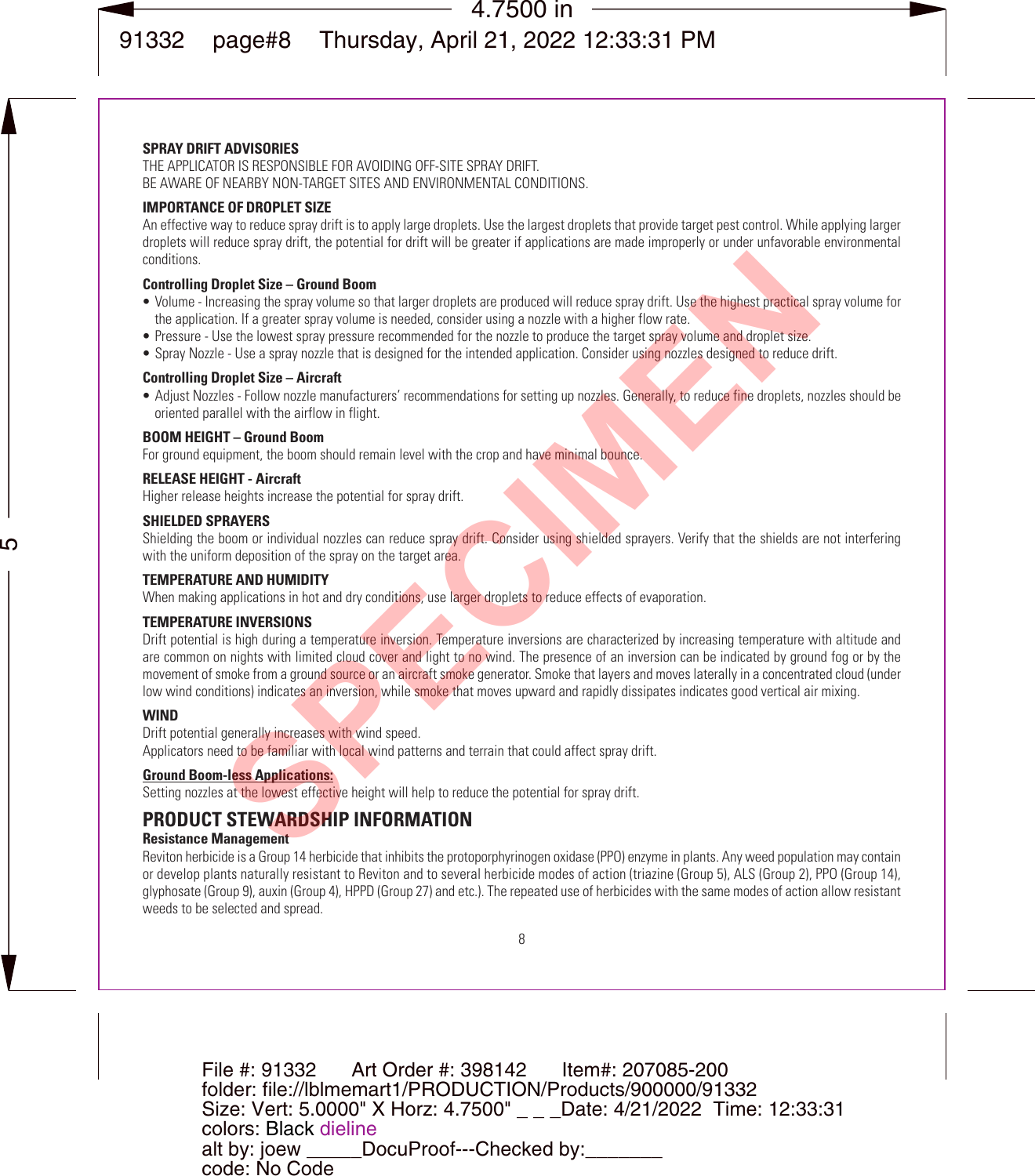To help delay the development and spread of resistance to PPO inhibitors (Group 14) and other mode of actions take one or more of the following steps:

- Rotate the use of Reviton or other Group 14 herbicides within a growing season sequence or among growing seasons with different herbicide groups that control the same weeds in a field.
- Use tank mixtures with herbicides from a different group if such use is permitted; where information on resistance in target weed species is available, use the less resistance-prone partner at a rate that will control the target weed(s) equally as well as the more resistanceprone partner. Consult your local extension service or certified crop advisor if you are unsure as to which active ingredient is currently less prone to resistance.
- Adopt an integrated weed-management program for herbicide use that includes scouting and uses historical information related to herbicide use and crop rotation, and that considers tillage (or other mechanical control methods), cultural (e.g., higher crop seeding rates; precision fertilizer application method and timing to favor the crop and not the weeds), biological (weed-competitive crops or varieties) and other management practices. artner. Consult your local extension service or certified crop advisor if you are unsure as to which active ingredient to restrain the consult you are the three consults in the consults of the case and conjointation in the
- Fields should be scouted prior to application to identify the weed species present and their growth stage to determine if the intended application will be effective.
- Scout after herbicide application to monitor weed populations for early signs of resistance development. Indicators of possible herbicide resistance include: (1) failure to control a weed species normally controlled by the herbicide at the dose applied, especially if control is achieved on adjacent weeds; (2) a spreading patch of non-controlled plants of a particular weed species; (3) surviving plants mixed with controlled individuals of the same species.
- If resistance is suspected, treat weed escapes with an herbicide having a different mechanism of action and/or use non-chemical means to remove escapes, as practical, with the goal of preventing further seed production.
- If a weed population continues to progress after treatment with this product, discontinue use of this product, and switch to another management strategy or herbicide with a different mode of action, if available.
- Contact your local extension specialist or certified crop advisors for additional pesticide resistance-management and/or integrated weedmanagement recommendations for specific crops and weed biotypes.
- For further information or to report suspected resistance, contact HELM Agro at 1-813-621-8846.

Always apply the full labeled rate and at the specified application timing listed on the label. Contact your local sales representative, crop advisor, or extension agent to determine if there is suspected PPO resistant weeds in your region. If PPO resistant biotypes of target weeds have been reported, use the specified application rates of this product for your conditions and add tank mix products so that there are multiple effective mechanisms of actions for each target weed.

To manage a known herbicide resistant weed population, it is important to use herbicides with varying effective modes of action as tank mix partners, in sequential applications within a growing season, and/or in a multi-year weed management plan.

#### **Integrated Pest Management (IPM)**

Reviton herbicide should be used as part of an integrated pest management strategy. Consult with local university extension and agricultural professionals for IPM strategies specific for your area.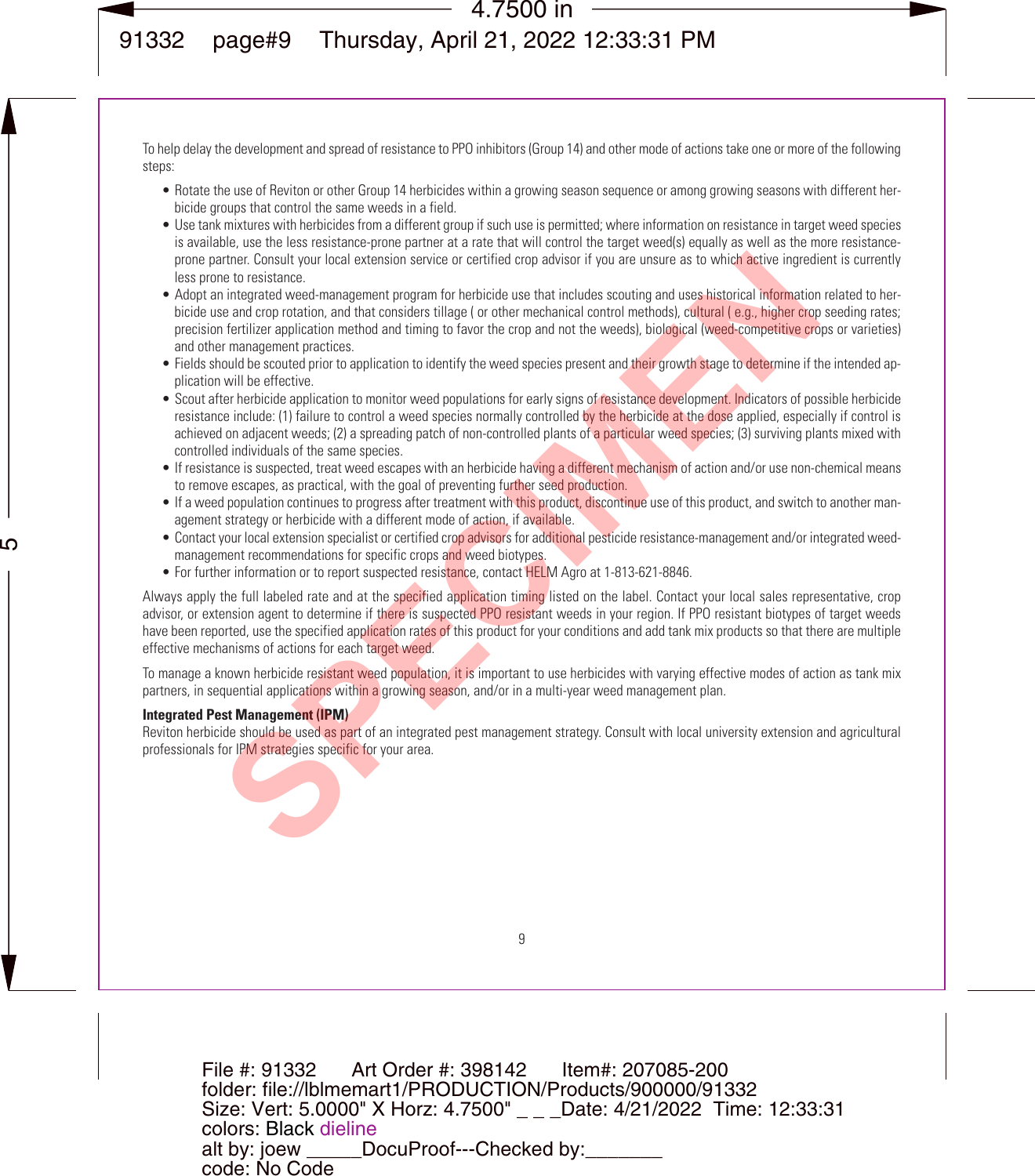## **CROP – SPECIFIC USE INSTRUCTIONS**

#### *Corn (All Types, Except Sweet Corn and Popcorn)*

The maximum single application rate is 3 fl oz per acre (0.067 lb ai per acre). Do not exceed 6 fl oz per acre per year (0.134 lb ai per acre per year).

| <b>Application Timing</b>                                                                              | Rate Range (fl oz/A) | <b>Additional Information &amp; Restrictions</b>                                                                                                                                                                                                                                                                                                                                          |
|--------------------------------------------------------------------------------------------------------|----------------------|-------------------------------------------------------------------------------------------------------------------------------------------------------------------------------------------------------------------------------------------------------------------------------------------------------------------------------------------------------------------------------------------|
| Preplant Burndown                                                                                      | $1$ to $3$           | • Apply as a broadcast spray using conventional low-pressure ground spray equipment<br>or by aerial application.<br>• Follow manufacturer's recommendations for spraying pressure.<br>• Review and follow restrictions from the spray drift management section.<br>. Do not reapply within 14 days.<br>· Use higher rate for dense and/or mature weed infestations.                       |
| Preemergence Burndown                                                                                  | $1$ to $3$           | • Apply as a broadcast spray using conventional low-pressure ground spray equipment<br>or by aerial application.<br>• Follow manufacturer's recommendations for spraying pressure.<br>• Review and follow restrictions from the spray drift management section.<br>. Do not reapply within 14 days.<br>· Use higher rate for dense and/or mature weed infestations.                       |
| <b>Cotton Preplant Application</b><br>per year (0.134 lb ai per acre per year) for all uses on cotton. |                      | The maximum preplant application rate is 3 fl oz per acre (0.067 lb ai per acre). Do not exceed a maximum cumulative amount of 6 fl oz per acre                                                                                                                                                                                                                                           |
| <b>Application Timing</b>                                                                              | Rate Range (fl oz/A) | <b>Additional Information &amp; Restrictions</b>                                                                                                                                                                                                                                                                                                                                          |
| Preplant Burndown                                                                                      | 1 to 3               | • Apply as a broadcast spray using conventional low-pressure ground spray equipment<br>or by aerial application.<br>• Follow manufacturer's recommendations for spraying pressure.                                                                                                                                                                                                        |
|                                                                                                        |                      | • Review and follow restrictions from the spray drift management section.<br>• Do not apply less than 7 days between application and planting at the 1 fl oz/A rate.<br>. Do not apply less than 14 days between application and planting at the 2 - 3 fl oz/A<br>rate.<br>• Use higher rate for dense and/or mature weed infestations.<br>• Do not apply more than once per crop season. |

#### *Cotton Preplant Application*

| <b>Application Timing</b> |            | Rate Range (fl oz/A)   Additional Information & Restrictions                                                                                                                                                                                                                                                                                                                                                                                                                                                                                                                    |
|---------------------------|------------|---------------------------------------------------------------------------------------------------------------------------------------------------------------------------------------------------------------------------------------------------------------------------------------------------------------------------------------------------------------------------------------------------------------------------------------------------------------------------------------------------------------------------------------------------------------------------------|
| Preplant Burndown         | $1$ to $3$ | • Apply as a broadcast spray using conventional low-pressure ground spray equipment<br>or by aerial application.<br>• Follow manufacturer's recommendations for spraying pressure.<br>• Review and follow restrictions from the spray drift management section.<br>. Do not apply less than 7 days between application and planting at the 1 fl oz/A rate.<br>. Do not apply less than 14 days between application and planting at the 2 - 3 fl oz/A<br>rate.<br>• Use higher rate for dense and/or mature weed infestations.<br>• Do not apply more than once per crop season. |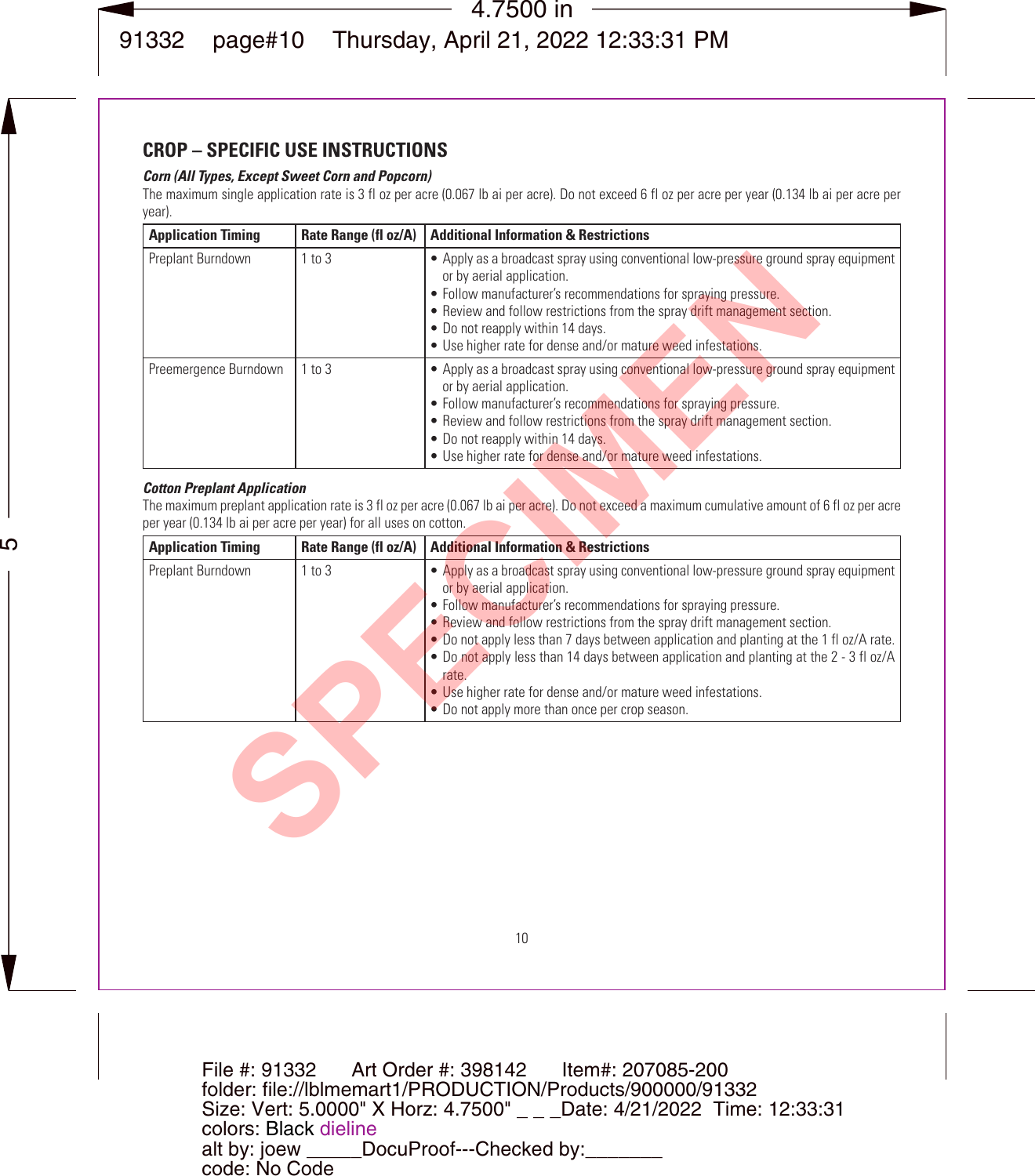#### *Cotton Harvest Aid / Desiccation / Defoliation*

The maximum single application rate is 3 fl oz per acre (0.067 lb ai per acre). Do not exceed a maximum cumulative amount of 6 fl oz per acre per year (0.134 lb ai per acre per year) for all uses on cotton.

| <b>Application Timing</b> |            | Rate Range (fl oz/A)   Additional Information & Restrictions                                                                                                                                                                                                                                                                                                                                                                               |
|---------------------------|------------|--------------------------------------------------------------------------------------------------------------------------------------------------------------------------------------------------------------------------------------------------------------------------------------------------------------------------------------------------------------------------------------------------------------------------------------------|
| Postemergence             | $1$ to $3$ | • Apply a broadcast spray using conventional low-pressure ground spray equipment or<br>by aerial application.<br>• Follow manufacturer's recommendations for spraying pressure.<br>• Review and follow restrictions from the spray drift management section.<br>. Do not apply within 10 days of harvest.<br>• Do not reapply within 7 days.<br>• Inadequate coverage of foliage will result in unacceptable crop desiccation/defoliation. |
|                           |            | $\mathbf{A}$ and a set of the contract of the set of the set of the set of the set of the set of the set of the set of the set of the set of the set of the set of the set of the set of the set of the set of the set of the set                                                                                                                                                                                                          |

#### *Fallow*

|                                                                                                                                  |                      | . Follow manufacturer's recommendations for spraying pressure.<br>• Review and follow restrictions from the spray drift management section.<br>. Do not apply within 10 days of harvest.<br>• Do not reapply within 7 days.<br>• Inadequate coverage of foliage will result in unacceptable crop desiccation/defoliation.                                                                                                                                                                                                                                                   |
|----------------------------------------------------------------------------------------------------------------------------------|----------------------|-----------------------------------------------------------------------------------------------------------------------------------------------------------------------------------------------------------------------------------------------------------------------------------------------------------------------------------------------------------------------------------------------------------------------------------------------------------------------------------------------------------------------------------------------------------------------------|
|                                                                                                                                  |                      | Apply over the top of cotton when crop reaches physiological maturity (according to local/state extension service quidelines - such as nodes<br>above cracked boll, accumulated heat units after cutout, or at least 60% to 70% boll opening). Allow up to 10 days for optimum desiccation/<br>defoliation effect. Time to harvest may vary based on environmental and atmospheric conditions compared to period stated here. Larger<br>plant size, dense canopy, and environmental conditions not conducive for desiccation may require a second application 7 days later. |
| Fallow                                                                                                                           |                      | The maximum single application rate is 3 fl oz per acre (0.067 lb ai per acre). Do not exceed 9 fl oz per acre per year (0.2 lb ai per acre per year).                                                                                                                                                                                                                                                                                                                                                                                                                      |
| <b>Application Timing</b>                                                                                                        | Rate Range (fl oz/A) | <b>Additional Information &amp; Restrictions</b>                                                                                                                                                                                                                                                                                                                                                                                                                                                                                                                            |
| Fallow period between<br>crop harvest and next<br>crop planting                                                                  | $1$ to $3$           | • Apply as a broadcast spray using conventional low-pressure ground spray equipment<br>or by aerial application.<br>• Follow manufacturer's recommendations for spraying pressure.<br>• Review and follow restrictions from the spray drift management section.<br>• Do not reapply within 14 days.<br>. Use higher rate for dense and/or mature weed infestations.                                                                                                                                                                                                         |
| <b>Noncrop Areas</b><br>Do not use in residential areas.<br>Do not apply using handheld equipment.<br>barnyards, and windbreaks. |                      | For use in the non-selective burndown of vegetation on farms including: implement storage yards, fence rows, on-farm roadsides or laneways,<br>The maximum single application rate is 3 fl oz per acre (0.067 lb ai per acre). Do not exceed 9 fl oz per acre per year (0.2 lb ai per acre per year).                                                                                                                                                                                                                                                                       |
| <b>Application Timing</b>                                                                                                        |                      | Rate Range (fl oz/A)   Additional Information & Restrictions                                                                                                                                                                                                                                                                                                                                                                                                                                                                                                                |
| For best efficacy apply<br>after weeds have<br>emerged but before<br>weeds have reached<br>maturity.                             | $1$ to $3$           | • Apply as a broadcast spray using conventional low-pressure ground spray equipment<br>mounted to a tractor or all-terrain vehicle (ATV).<br>• Do not apply by aerial application.<br>• Follow manufacturer's recommendations for spraying pressure.<br>• Review and follow restrictions from the spray drift management section.<br>• Do not reapply within 14 days.                                                                                                                                                                                                       |

#### *Noncrop Areas*

| <b>Application Timing</b>                                                                            |            | Rate Range (fl oz/A)   Additional Information & Restrictions                                                                                                                                                                                                                                                                                                                                                                          |
|------------------------------------------------------------------------------------------------------|------------|---------------------------------------------------------------------------------------------------------------------------------------------------------------------------------------------------------------------------------------------------------------------------------------------------------------------------------------------------------------------------------------------------------------------------------------|
| For best efficacy apply<br>after weeds have<br>emerged but before<br>weeds have reached<br>maturity. | $1$ to $3$ | • Apply as a broadcast spray using conventional low-pressure ground spray equipment<br>mounted to a tractor or all-terrain vehicle (ATV).<br>• Do not apply by aerial application.<br>• Follow manufacturer's recommendations for spraying pressure.<br>• Review and follow restrictions from the spray drift management section.<br>• Do not reapply within 14 days.<br>• Use higher rate for dense and/or mature weed infestations. |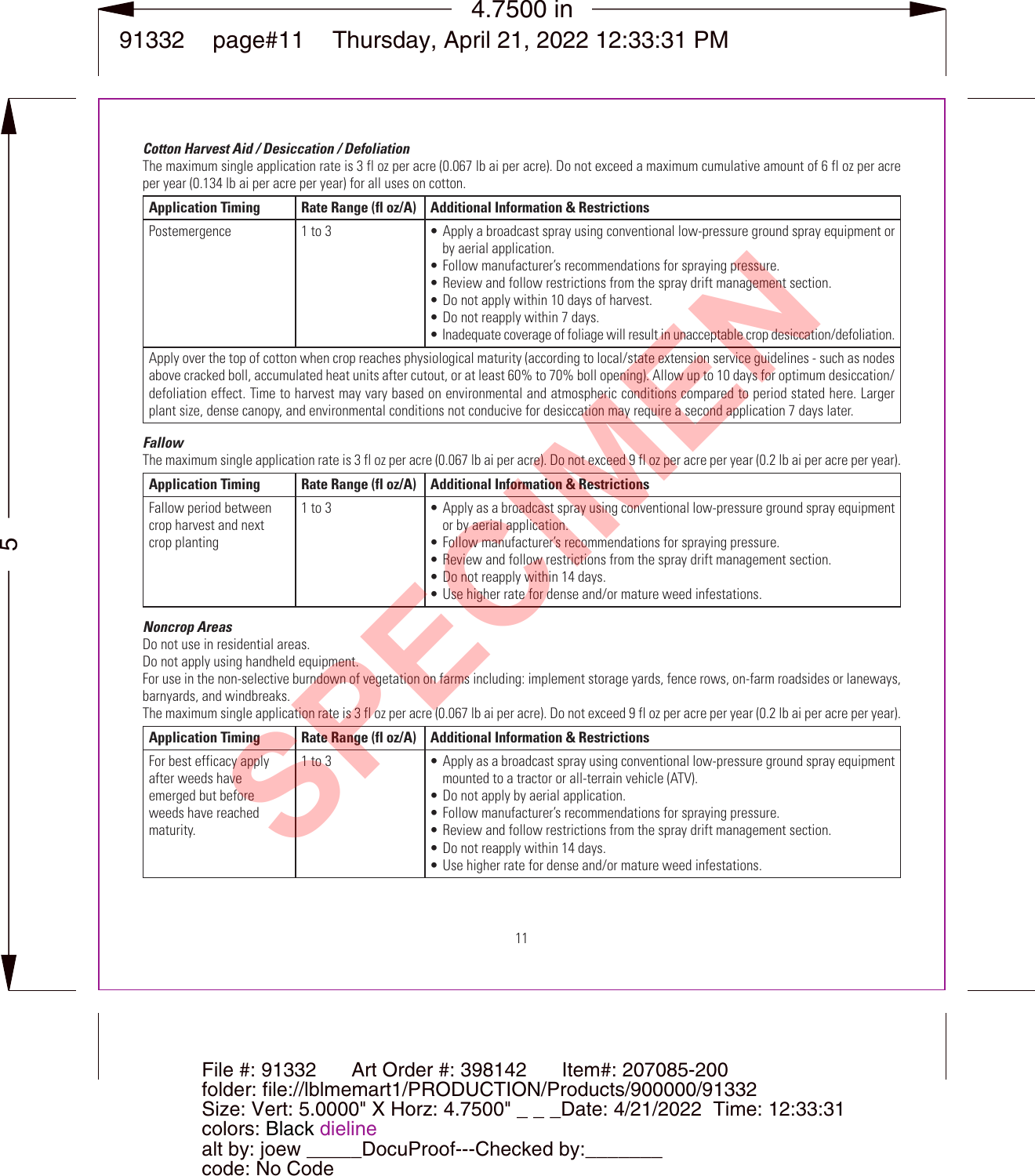#### *Soybean*

The maximum single application rate is 3 fl oz per acre (0.067 lb ai per acre). Do not exceed 6 fl oz per acre per year (0.134 lb ai per acre per year).

| <b>Application Timing</b> |            | Rate Range (fl oz/A)   Additional Information & Restrictions                                                                                                                                                                                                                                                                                                                                                                                     |
|---------------------------|------------|--------------------------------------------------------------------------------------------------------------------------------------------------------------------------------------------------------------------------------------------------------------------------------------------------------------------------------------------------------------------------------------------------------------------------------------------------|
| Preplant Burndown         | $1$ to $3$ | • Apply as a broadcast spray using conventional low-pressure ground spray equipment<br>or by aerial application.<br>• Follow manufacturer's recommendations for spraying pressure.<br>• Review and follow restrictions from the spray drift management section.<br>• Do not reapply within 14 days.<br>• Use higher rate for dense and/or mature weed infestations.<br>• Refer to the Table 3 below for the minimum preplant application timing. |

#### **Table 3. Minimum Soybean Preplant Application Timing**

|                                                      |                      | . Follow manufacturer's recommendations for spraying pressure.<br>• Review and follow restrictions from the spray drift management section.<br>. Do not reapply within 14 days.<br>· Use higher rate for dense and/or mature weed infestations.<br>• Refer to the Table 3 below for the minimum preplant application timing.                                        |                                                                                                                                                   |
|------------------------------------------------------|----------------------|---------------------------------------------------------------------------------------------------------------------------------------------------------------------------------------------------------------------------------------------------------------------------------------------------------------------------------------------------------------------|---------------------------------------------------------------------------------------------------------------------------------------------------|
| Table 3. Minimum Soybean Preplant Application Timing |                      |                                                                                                                                                                                                                                                                                                                                                                     |                                                                                                                                                   |
| Rate (fl oz/A)                                       |                      |                                                                                                                                                                                                                                                                                                                                                                     | Minimum interval required between application and planting (days)                                                                                 |
|                                                      |                      | <b>Coarse and Sandy Clay</b><br><b>Loam Soils</b><br>0R<br>Soils with $\leq$ 2% Organic<br><b>Matter</b>                                                                                                                                                                                                                                                            | <b>All Other Soils</b>                                                                                                                            |
| 1.0                                                  |                      | 7                                                                                                                                                                                                                                                                                                                                                                   | $\Omega$                                                                                                                                          |
| 1.5                                                  |                      | $\overline{7}$                                                                                                                                                                                                                                                                                                                                                      | $\Omega$                                                                                                                                          |
| 2.0                                                  |                      | 7                                                                                                                                                                                                                                                                                                                                                                   | $\overline{7}$                                                                                                                                    |
| 3.0                                                  |                      | 7.                                                                                                                                                                                                                                                                                                                                                                  | $\overline{7}$                                                                                                                                    |
| Wheat<br>vear).                                      |                      |                                                                                                                                                                                                                                                                                                                                                                     | The maximum single application rate is 3 fl oz per acre (0.067 lb ai per acre). Do not exceed 6 fl oz per acre per year (0.134 lb ai per acre per |
| <b>Application Timing</b>                            | Rate Range (fl oz/A) | <b>Additional Information &amp; Restrictions</b>                                                                                                                                                                                                                                                                                                                    |                                                                                                                                                   |
| Preplant Burndown                                    | 1 to 3               | • Apply as a broadcast spray using conventional low-pressure ground spray equipment<br>or by aerial application.<br>· Follow manufacturer's recommendations for spraying pressure.<br>• Review and follow restrictions from the spray drift management section.<br>. Do not reapply within 14 days.<br>• Use higher rate for dense and/or mature weed infestations. |                                                                                                                                                   |
| Preemergence Burndown                                | 1 to 3               | or by aerial application.<br>Full comment of continuation                                                                                                                                                                                                                                                                                                           | • Apply as a broadcast spray using conventional low-pressure ground spray equipment                                                               |

#### *Wheat*

| <b>Application Timing</b> | Rate Range (fl oz/A) | <b>Additional Information &amp; Restrictions</b>                                                                                                                                                                                                                                                                                                                    |
|---------------------------|----------------------|---------------------------------------------------------------------------------------------------------------------------------------------------------------------------------------------------------------------------------------------------------------------------------------------------------------------------------------------------------------------|
| Preplant Burndown         | 1 to 3               | • Apply as a broadcast spray using conventional low-pressure ground spray equipment<br>or by aerial application.<br>• Follow manufacturer's recommendations for spraying pressure.<br>• Review and follow restrictions from the spray drift management section.<br>. Do not reapply within 14 days.<br>• Use higher rate for dense and/or mature weed infestations. |
| Preemergence Burndown     | $1$ to $3$           | . Apply as a broadcast spray using conventional low-pressure ground spray equipment<br>or by aerial application.<br>• Follow manufacturer's recommendations for spraying pressure.<br>• Review and follow restrictions from the spray drift management section.<br>• Do not reapply within 14 days.<br>• Use higher rate for dense and/or mature weed infestations. |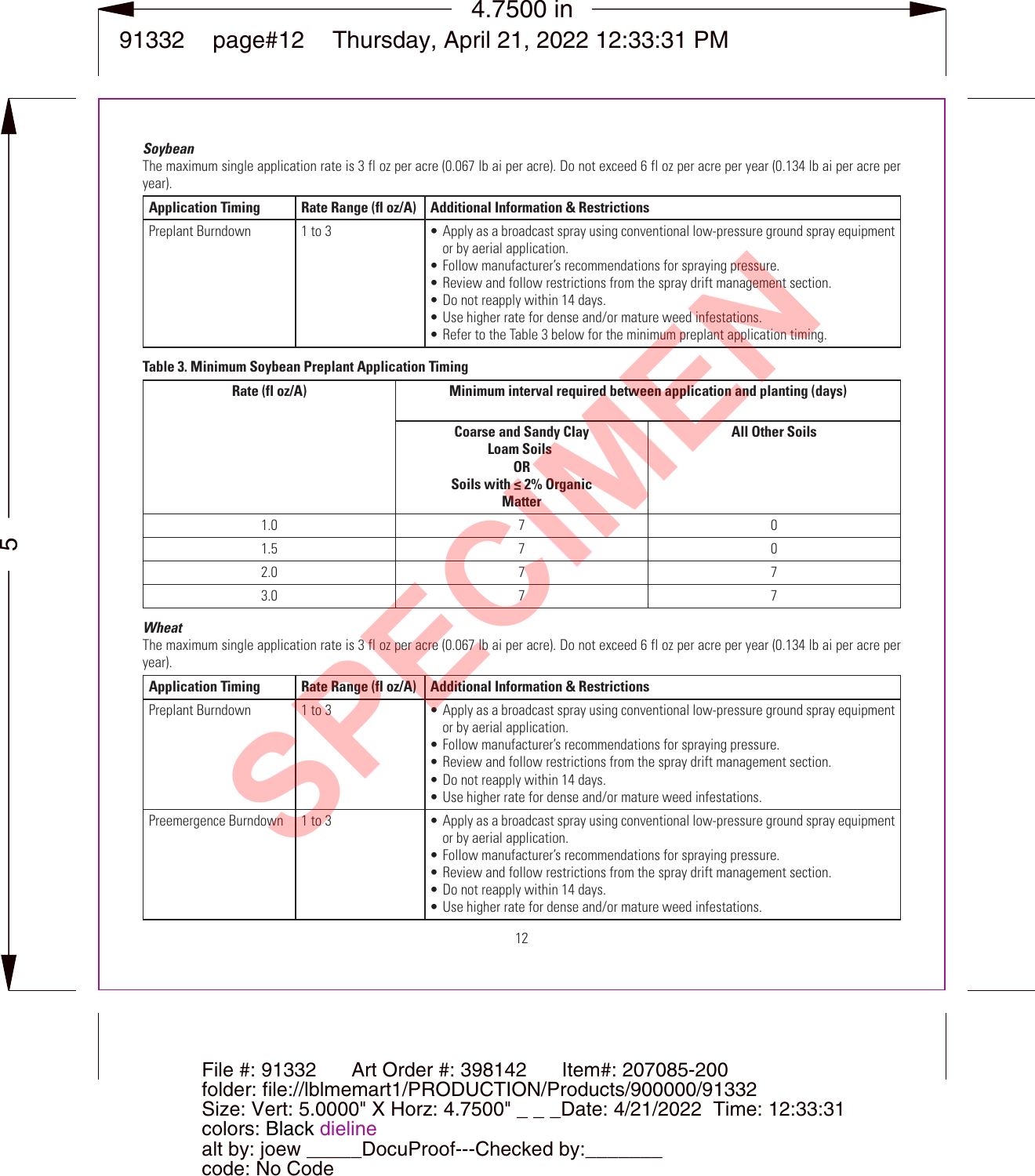# **STORAGE AND DISPOSAL**

Pesticide Storage: Store product in original container only. Do not contaminate water, other pesticides, fertilizer, food or feed in storage. Store in a cool, dry place.

Pesticide Disposal: Do not contaminate water, food, or feed by disposal. Waste resulting from the use of this product must be disposed of on site or at an approved waste disposal facility.

**Container Handling:** [if product is in non-refillable container (equal to or less than 5 gallons)

Non-refillable container. DO NOT reuse or refill this container. Triple rinse container (or equivalent) promptly after emptying. Triple rinse as follows: Empty the remaining contents into application equipment or a mix tank and drain for 10 seconds after the flow begins to drip. Fill the container ¼ full with water and recap. Shake for 10 seconds. Pour rinsate into application equipment or a mix tank or store rinsate for later use or disposal. Drain for 10 seconds after the flow begins to drip.

Repeat this procedure two more times. Then offer for recycling if available, or puncture and dispose of in a sanitary landfill, or by incineration, or other procedures approved by State and local authorities.

[if product is in non-refillable container (greater than 5 gallons]

Nonrefillable container. DO NOT reuse or refill this container. Triple rinse container (or equivalent) promptly after emptying. Triple rinse as follows: Empty the remaining contents into application equipment or a mix tank. Fill the container ¼ full with water. Recap and tighten closures. Tip container on its side and roll it back and forth, ensuring at least one complete revolution, for 30 seconds. Stand the container on its end and tip it back and forth several times. Turn the container over onto its other end and tip it back and forth several times. Empty rinsate into application equipment or a mix tank or store rinsate for later use or disposal. Repeat this procedure two more times. Then offer for recycling if available, or puncture and dispose of in a sanitary landfill, or by incineration, or other procedures approved by State and local authorities.

## WARRANTY DISCLAIMER

**The directions for use of this product must be followed carefully. TO THE EXTENT CONSISTENT WITH APPLICABLE LAW, (1) THE GOODS DELIVERED TO YOU ARE FURNISHED "AS IS" BY MANUFACTURER OR SELLER AND (2) MANUFACTURER AND SELLER MAKE NO WARRANTIES, GUARANTEES, OR REPRESENTATIONS OF ANY KIND TO BUYER OR USER, EITHER EXPRESS OR IMPLIED, OR BY USAGE OF TRADE, STATUTORY OR OTHERWISE, WITH REGARD TO THE PRODUCT SOLD, INCLUDING, BUT NOT LIMITED TO MERCHANTABILITY, FITNESS FOR A PARTICULAR PURPOSE, USE, OR ELIGIBILITY OF THE PRODUCT FOR ANY PARTICULAR TRADE USAGE EXCEPT AS WARRANTED BY THIS LABEL.** UNINTENDED CONSEQUENCES, INCLUDING BUT NOT LIMITED TO INEFFECTIVENESS, MAY RESULT BECAUSE OF SUCH FACTORS AS THE PRESENCE OR ABSENCE OF OTHER MATERIALS USED IN COMBINATION WITH THE GOODS. OR THE MANNER OF USE OR APPLICATION, INCLUDING WEATHER, ALL OF WHICH ARE BEYOND THE CONTROL OF MANUFACTURER OR SELLER AND ASSUMED BY BUYER OR USER. THIS WRITING CONTAINS ALL OF THE REPRESENTATIONS AND AGREEMENTS BETWEEN BUYER. MANUFACTURER AND SELLER, AND NO PERSON OR AGENT OF MANUFACTURER OR SELLER HAS ANY AUTHORITY TO MAKE ANY REPRESENTATION OR WARRANTY OR AGREEMENT RELATING IN ANY WAY TO THESE GOODS. **EVIDENCION**: IN THOTENTIABLE CONTINUES IN THE RESTONCE TO THE CONTINUES WITHOUT AND CONTROLLY OF THE PROPERTION OF THE PROPERTION OF THE PROPERTION OF THE PROPERTION OF THE PROPERTION OF THE PROPERTION OF THE PROPERTION O

## **LIMITATION OF LIABILITY**

TO THE EXTENT CONSISTENT WITH APPLICABLE LAW, IN NO EVENT SHALL MANUFACTURER OR SELLER BE LIABLE FOR SPECIAL, INCIDENTAL, OR CONSEQUENTIAL DAMAGES, OR FOR DAMAGES IN THEIR NATURE OF PENALTIES RELATING TO THE GOODS SOLD, INCLUDING USE, APPLICATION, HANDLING, AND DISPOSAL. TO THE EXTENT CONSISTENT WITH APPLICABLE LAW, MANUFACTURER OR SELLER SHALL NOT BE LIABLE TO BUYER OR USER BY WAY OF INDEMNIFICATION TO BUYER OR TO CUSTOMERS OF BUYER, IF ANY, OR FOR ANY DAMAGES OR SUMS OF MONEY, CLAIMS OR DEMANDS WHATSOEVER, RESULTING FROM OR BY REASON OF, OR RISING OUT OF THE MISUSE, OR FAILURE TO FOLLOW LABEL WARNINGS OR INSTRUCTIONS FOR USE, OF THE GOODS SOLD BY MANUFACTURER OR SELLER TO BUYER. TO THE EXTENT CONSISTENT WITH APPLICABLE LAW, ALL SUCH RISKS SHALL BE ASSUMED BY THE BUYER, USER, OR ITS CUSTOMERS. TO THE EXTENT CONSISTENT WITH APPLICABLE LAW, BUYER'S OR USER'S EXCLUSIVE REMEDY, AND MANUFACTURER'S OR SELLER'S TOTAL LIABILITY SHALL BE FOR DAMAGES NOT EXCEEDING THE COST OF THE PRODUCT.